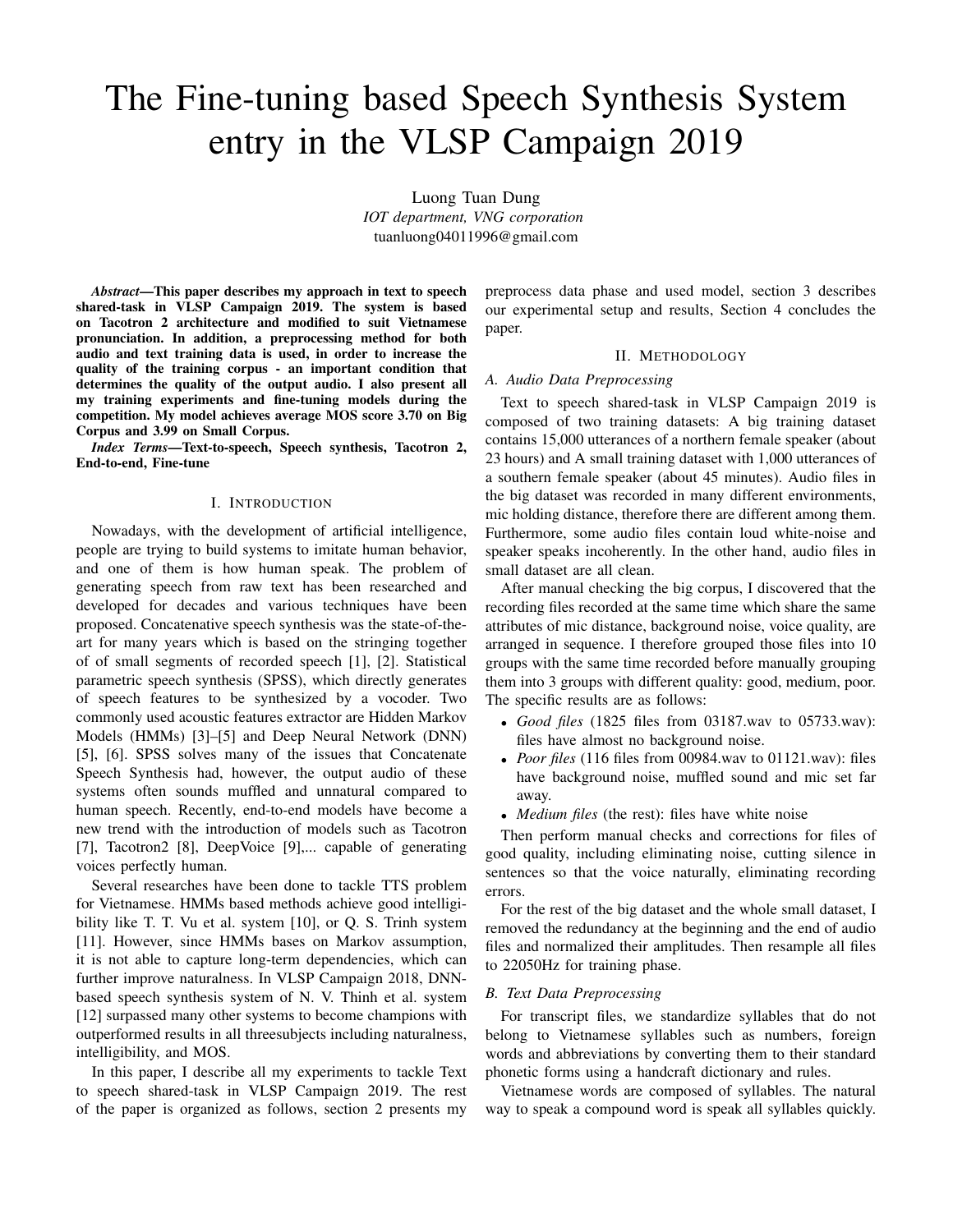In the training dataset, the way the collaborator reads the text is often incoherent, pausing sometimes not right with natural speaking. Some words in training audio have the pause between 2 syllables of the same word. I do not want model learn this behavier, so, a Vietnamese Word Segmenter<sup>1</sup> is used to produce "\_" symbols between syllables of the same words.

# *xa hoa* → *xa hoa*

The "" character will be counted as a character in the character dictionary when training the model and the model will learn "\_" as a "quick reading" symbol.

# *C. Model Architecture*

The architecture is based on Tacotron 2 [8] model but changes the character dictionary set suitable for Vietnamese by replacing the character dictionary into the phonetic dictionary for Vietnamese<sup>2</sup> (including consonants, single vowels, double vowels, triple vowels in Vietnamese) and removed WaveNet layer of original architecture to reduce training time.

### III. EXPERIMENTS

All my experiments was trained on single GPU with batchsize 32. I use the Adam optimizer [13] with  $\beta = 0.9$ ,  $\beta = 0.999$ ,  $\epsilon = 10^{-6}$  and a learning rate of  $10^{-3}$  exponentially decaying to  $10^5$  starting after 50,000 iterations. We also apply L2 regularization with weight  $10^{-6}$ .

In the first experiment, I trained the entire big dataset, the results obtained after 200000 steps generated sound files with lots of background noise, some generated audio has redundant noise in the end. Noise from training data affects significantly the model, namely white noise that is clearly visible in the spectrogram of generated audio like in some training audio. furthermore, the model has problem with short sentences which have only 1 or 2 words.

With 3 divided data groups, the good data group only has 1825 files, while the number of files has white noise takes 5 times bigger, so I decided to retrain a base model with a large amount of audio and then fine-tune the base model with a small audio set that has high quality. I also add 200 short audio which is cut from good audio files to handle the short sentences problems. The second experiment involved removing poor audio files from the training set and retraining the model. Stop the training process at step 50000 when the loss is about 0.56 (the model does not fit completely, at step 200000 in the first experiment, the training process converges and the loss is then 0.48).

Experiment three performed using a model from experiment 2 and continued fine-tune on a set of good quality audio files, continued training to step 200000, and this was the final model I use for a large dataset.

Test four continues to use a model from experiment 2 and fine-tune model on a small dataset, the training results up to step 200000 are the last models I use for small dataset.

## IV. RESULT AND DISCUSSIONS

#### *A. Result*

The model was tested on private test set which contains 41 files for Big Corpus Voice and 83 files for Small Corpus Voice. Audio generated on private test set are sent to 24 people to rate from 1 to 5 with 0.5 point increments, from which a subjective mean opinion score (MOS) is calculated.

Table 1 shows a comparison of my model against a recorded private test set with the same speaker and quality with the training set.

TABLE I MOS SCORE OF MY MODEL AND NATURAL VOICE

|               | Big Corpus | <b>Small Corpus</b> | Final Score |
|---------------|------------|---------------------|-------------|
| Natural voice | 4.30       | 4.58                |             |
| VNGGRD voice  | 3.70       | 3.99                | 3.85        |

My model achieves MOS score 3.70 and 3.99 on Big Corpus and Small Corpus and the overall score is 3.85. The results of the two generated voices are not much different (MOS score  $< 0.6$  compared to the natural voice) while the Small Copus test set has many foreign words. But with the help of a quick reading symbol, those generated audio can be natural enough.

### *B. Discussion*

The voice generated from the model is highly natural, however, the lack of processing of noise in the data, the lack of train in the WaveNet vocoder leads to the "mechanical" voice generated.

Using the word segmenter before training the model helps to learn the space character for quick reading "\_". Because audio in big dataset often break unnaturally, leading to the model being able to learn this break pattern, the use of the "\_" character will help the model never read two-syllable breaks. belongs to the same word. At the same time, this character also helps to link the syllables when transform a foreign word into Vietnamese syllables, helping to read foreign words more seamlessly and naturally.

Fine-tuning model is a good way to generate a new voice from a small amount of data. Big training set which is not required high quality can be easily crawled on the internet and the Small training set which is required high quality does not take long to prepare. In VLSP Campaign 2019, Small Corpus contains 45 minutes of audio, however, my experiment on less than 20 minutes of audio can still generate comparable voice as the 45-minutes voice.

#### V. CONCLUSION

This paper describes all my experiments to tackle text to speech shared-task in VLSP Campaign 2019. My model is base on the Tacotron architecture and fine-tune technique to generate voices that have quality close to that of natural human speech from a small amount of data. Experimental results showed that using cleaned data improves the quality of synthesized speech given by the Tacotron-based TTS system

<sup>1</sup>https://github.com/DungLuongTuan/Vietnamese-Word-Segmentation

<sup>2</sup>http://www.hieuthi.com/blog/2017/03/21/all-vietnamese-syllables.html